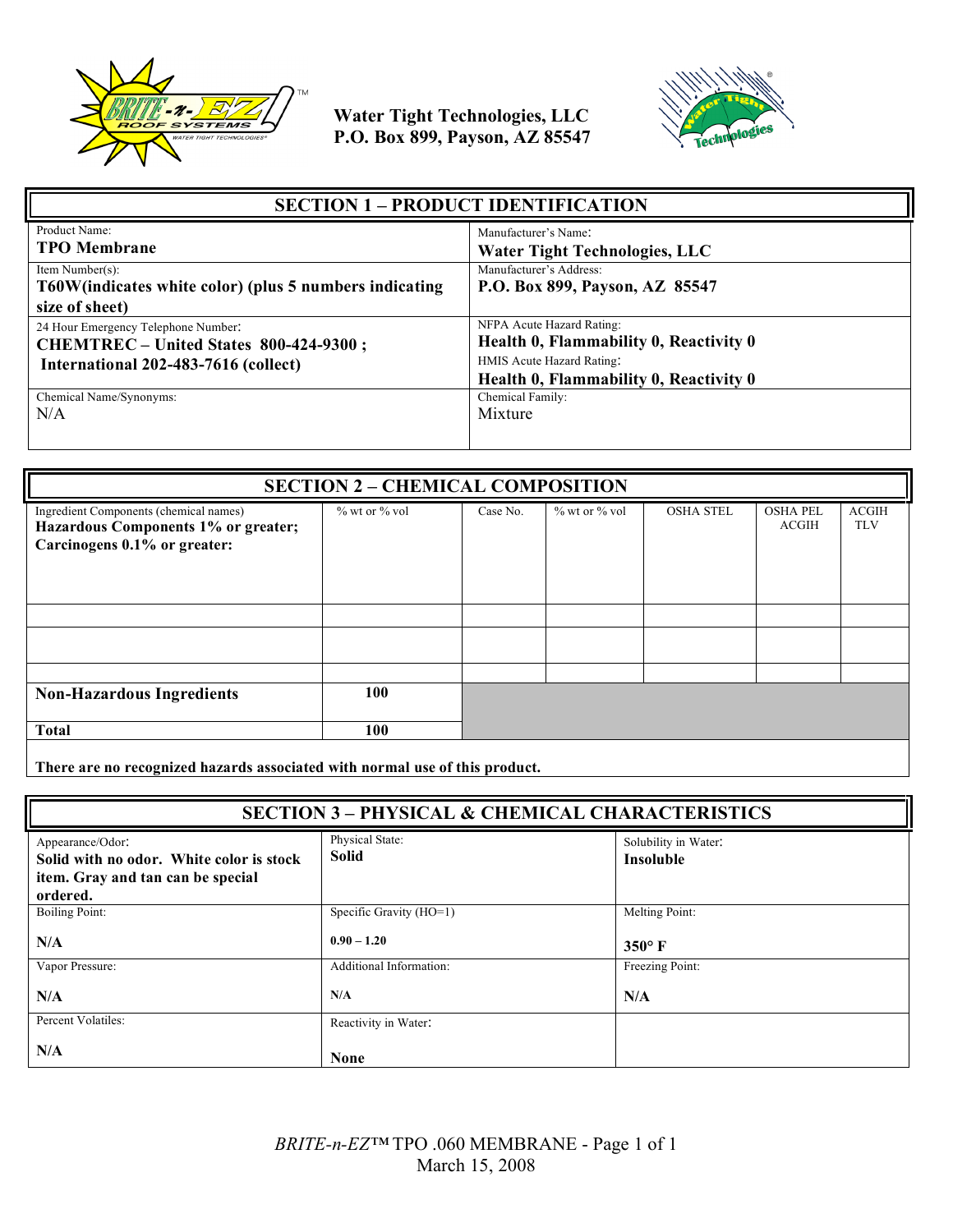



| <b>SECTION 4- FIRE &amp; EXPLOSION HAZARD DATA</b>                                                            |                                                                 |  |
|---------------------------------------------------------------------------------------------------------------|-----------------------------------------------------------------|--|
| Flash Point:                                                                                                  | Flammable Limits (in air):                                      |  |
| N/A                                                                                                           | LEL: N/A UEL: N/A                                               |  |
| Extinguishing Media:                                                                                          | Fire Fighting Procedures:                                       |  |
| Dry chemical, CO <sup>2</sup>                                                                                 | Use self-contained breathing apparatus and protective clothing. |  |
| Hazardous Decomposition Products:<br>Carbon dioxide, methane, propane, aldehydes and other<br>organic vapors. | Special Fire & Explosion Hazards:<br><b>None</b>                |  |
| Method Used:                                                                                                  | Auto-Ignition Temperature:                                      |  |
| N/A                                                                                                           | $600 - 770$ °F                                                  |  |

| <b>SECTION- 5 HEALTH HAZARD DATA</b>                                                                                                                                                                                                                                                                                                                                                                                        |                                                                                      |  |
|-----------------------------------------------------------------------------------------------------------------------------------------------------------------------------------------------------------------------------------------------------------------------------------------------------------------------------------------------------------------------------------------------------------------------------|--------------------------------------------------------------------------------------|--|
| Permissible Exposure Limit:<br>N/A<br>Effects of Overexposure:<br><b>Not Hazardous</b>                                                                                                                                                                                                                                                                                                                                      | Signs and Symptoms of Exposure:<br>N/A                                               |  |
| Acute:<br>N/A<br>Chronic:<br>N/A                                                                                                                                                                                                                                                                                                                                                                                            | Carcinogenicity:<br>IARC, NTP, and OSHA do not list this product as a<br>carcinogen. |  |
| Emergency & First Aid Procedures:<br>Eye Contact:<br>Irrigate with water for 15 minutes. Remove contact lenses, if worn. Consult medical personnel if irritation persists.<br>Skin Contact:<br>Not normally hazardous<br>Inhalation:<br>Not normally hazardous unless at elevated temperatures. Remove to fresh air.<br>Ingestion:<br><b>Induce vomiting. Consult a Physician</b><br>Primary Route of Entry:<br><b>None</b> |                                                                                      |  |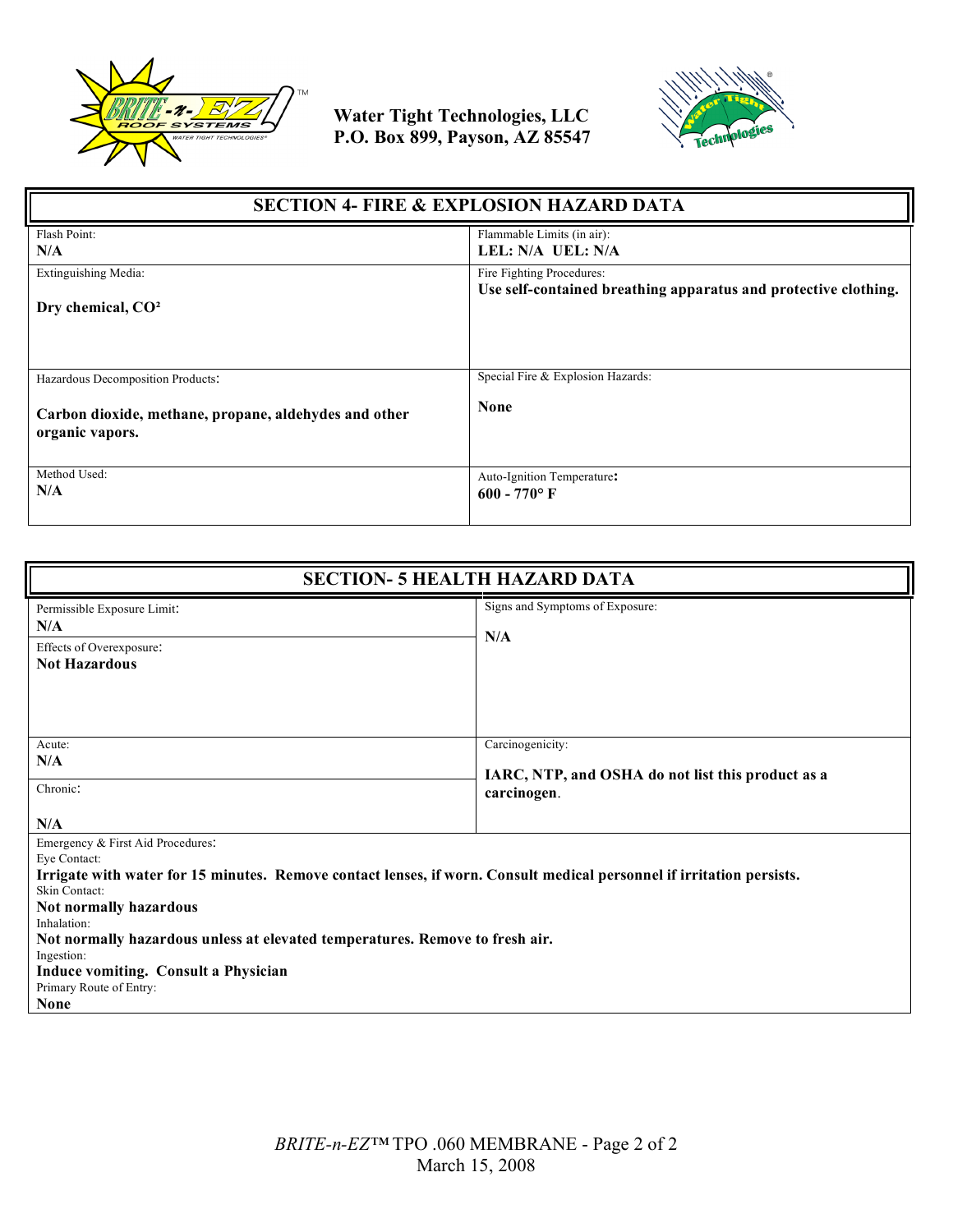



| <b>SECTION 6 – REACTIVITY DATA</b>                                                                            |                           |  |
|---------------------------------------------------------------------------------------------------------------|---------------------------|--|
| Stability:                                                                                                    | Incompatibility:          |  |
| <b>Stable</b>                                                                                                 | None known                |  |
|                                                                                                               |                           |  |
| Hazardous Decomposition Products:                                                                             | Hazardous Polymerization: |  |
| In the event of a partial combustion carbon dioxide, methane,<br>propane, aldehydes and other organic vapors. | Will not occur            |  |
| Conditions to Avoid:                                                                                          |                           |  |

**N/A**

## **SECTION 7 - SPILL OR LEAK PROCEDURES**

Steps to be taken in case material is released or spilled: Small spill:

**N/A**

 Large Spill: **N/A**

Waste Disposal Method:

**Dispose of in accordance with federal, state and local health and pollution laws and regulations in landfill or by incineration.**

| <b>SECTION 8 - SPECIAL PROTECTION</b> |                                                     |  |
|---------------------------------------|-----------------------------------------------------|--|
| Respiratory Protection:               | Eye Protection:                                     |  |
| N/A                                   | Safety glasses with side shields recommended.       |  |
| Protective Gloves:                    | Other Protective Equipment:                         |  |
| <b>Not Required</b>                   | None required under normal installation conditions. |  |
|                                       |                                                     |  |
| Ventilation:                          |                                                     |  |
| No respirator needed.                 |                                                     |  |